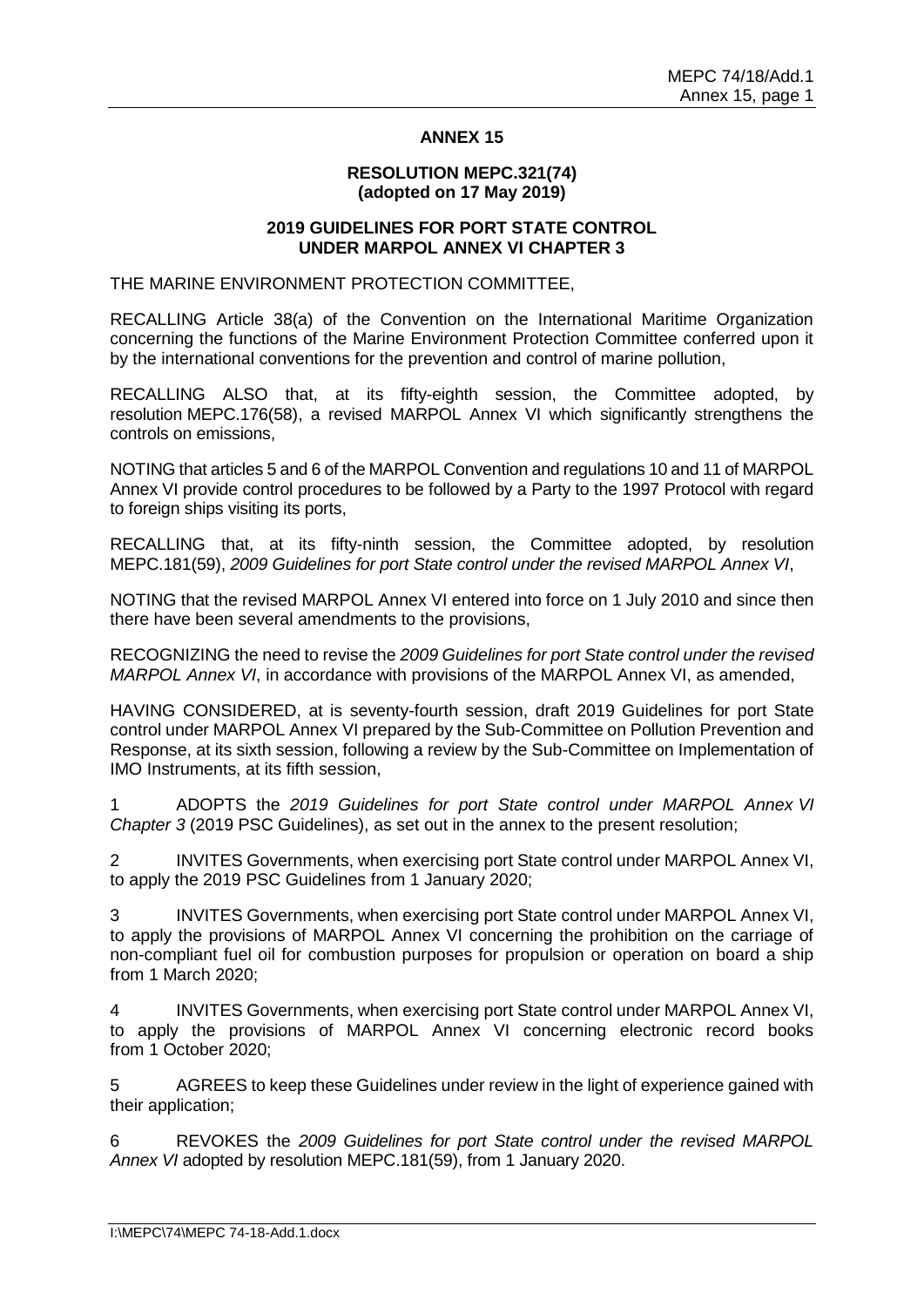## ANNEX

### **2019 GUIDELINES FOR PORT STATE CONTROL UNDER MARPOL ANNEX VI CHAPTER 3**

## **Chapter 1 GENERAL**

1.1 This document is intended to provide basic guidance on the conduct of port State control inspections for compliance with MARPOL Annex VI (hereinafter referred to as "the Annex") and afford consistency in the conduct of these inspections, the recognition of deficiencies and the application of control procedures.

1.2 Chapters 1 (General), 4 (Contravention and detention), 5 (Reporting requirements) and 6 (Review procedures) of the *Procedures for Port State Control,* as adopted by the Organization, as may be amended, also applies to these Guidelines.

## **Chapter 2 INSPECTIONS OF SHIPS REQUIRED TO CARRY THE IAPP CERTIFICATE**

## **2.1 Initial inspections**

2.1.1 The PSCO should ascertain the date of ship construction and the date of installation of equipment on board which are subject to the provisions of the Annex, in order to confirm which regulations of the Annex are applicable.

2.1.2 On boarding and introduction to the master or responsible ship's officer, the port State control officer (PSCO) should examine the following documents, where applicable:

- .1 the International Air Pollution Prevention Certificate (IAPP Certificate) (regulation VI/6), including its Supplement;
- .2 the Engine International Air Pollution Prevention Certificate (EIAPP Certificate) (paragraph 2.2 of the  $NO<sub>x</sub>$  Technical Code) including its Supplement, for each applicable marine diesel engine;
- .3 the Technical File (paragraph 2.3.4 of the  $NO<sub>x</sub>$  Technical Code) for each applicable marine diesel engine;
- .4 depending on the method used for demonstrating  $NO<sub>x</sub>$  compliance for each applicable marine diesel engine:
	- .1 the Record Book of Engine Parameters for each marine diesel engine (paragraph  $6.2.2.7$  of the  $NO<sub>x</sub>$  Technical Code) demonstrating compliance with regulation VI/13 by means of the marine diesel engine parameter check method; or
	- .2 documentation relating to the simplified measurement method; or
	- .3 documentation related to the direct measurement and monitoring method;
- .5 for a ship to which regulation VI/13.5.1 applies for a particular  $NO_\chi$  Tier III emission control area and that has one or more installed marine diesel engines certified to both Tier II and Tier III or which has one or more marine diesel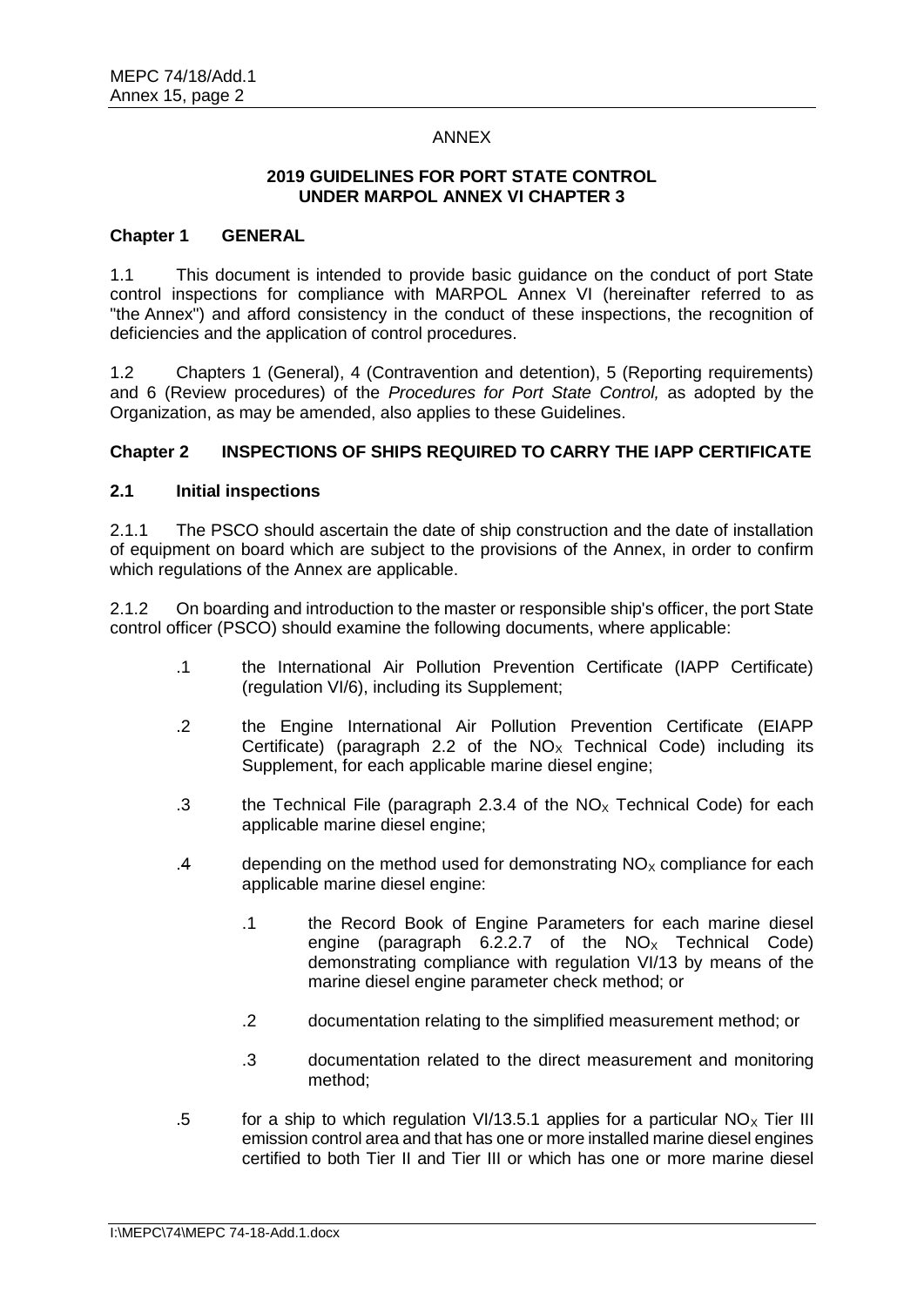engines certified to Tier II only<sup>1</sup> that there are the required log book and the recordings for the tier and on/off status of those marine diesel engines while the ship is within an applicable  $NO<sub>x</sub>$  Tier III emission control area;

- .6 the Approved Method File (regulation VI/13.7);
- .7 the written procedures covering fuel oil change over operations (in a working language or languages understood by the crew) where separate fuel oils are used in order to achieve compliance (regulation VI/14.6);
- .8 the approved documentation relating to exceptions and/or exemptions granted under regulation VI/3;
- .9 the approved documentation (SECC where issued, ETM, OMM, SECP) and relating to any installed Exhaust Gas Cleaning System (EGCS) or equivalent means, to reduce  $SO<sub>X</sub>$  emissions (regulation VI/4);
- .10 that the required EGCS monitoring records have been retained and show compliance. Additionally, that the EGCS Record Book including nitrate discharge data and performance records, $<sup>2</sup>$  or approved alternative, has been</sup> duly maintained;
- .11 the bunker delivery notes (BDNs) and representative samples or records thereof (regulation VI/18);
- .12 the copy of the type approval certificate of applicable shipboard incinerator (resolutions MEPC.76(40) or MEPC.244(66));
- .13 the Ozone Depleting Substances Record Book (regulation VI/12.6);
- .14 the VOC Management Plan (regulation VI/15.6);
- .15 any notification to the ship's flag Administration issued by the master or officer in charge of the bunker operation together with any available commercial documentation relevant to non-compliant bunker delivery, regulation VI/18.2; and
- .16 if the ship has not been able to obtain compliant fuel oil, the notification to the shipʹs flag Administration and the competent authority of the relevant port of destination as set out in the appendix.

The Record Books referenced in sub-paragraphs .1, .5, .10 and 13 above may be presented in an electronic format. A declaration from the Administration should be viewed in order to accept this Electronic Record Book. If a declaration cannot be provided, a hard copy Record Book will need to be presented for examination.

 $\overline{a}$ 

<sup>1</sup> Unified Interpretation to regulation 13.5.3 set out in MEPC.1/Circ.795/Rev.4.

 $\overline{2}$ In assessing the Emission Ratio and discharge water records the PSCO should be mindful that such factors as transient engine operation or analyser performance outputs may result in isolated "spikes" in the recorded output which, while these measurements in themselves may be above the required Emission Ratio or discharge water limit values, do not indicate that overall the EGCS was not being operated and controlled as required and hence should not be taken as evidence of non-compliance with the requirements.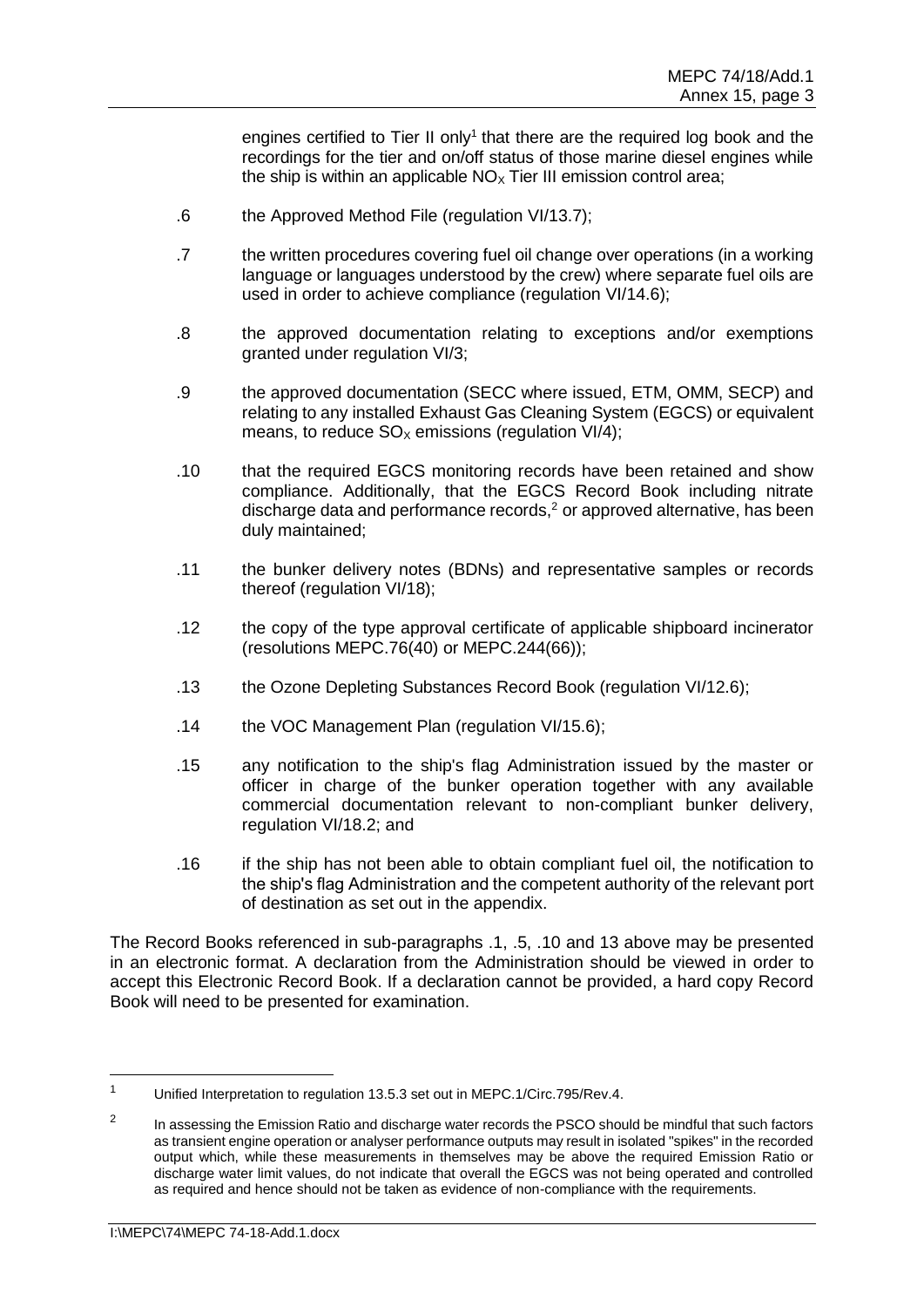2.1.3 As a preliminary check, the IAPP Certificate's validity should be confirmed by verifying that the Certificate is properly completed and signed and that required surveys have been performed.

2.1.4 Through examining the Supplement to the IAPP Certificate, the PSCO may establish how the ship is equipped for the prevention of air pollution.

2.1.5 In the case where the bunker delivery note or the representative sample as required by regulation VI/18 presented to the ship are not in compliance with the relevant requirements (the BDN is set out in appendix V of MARPOL Annex VI), the master or officer in charge of the bunker operation may have documented that through a Notification to the shipʹs flag Administration with copies to the port authority under whose jurisdiction the ship did not receive the required documentation pursuant to the bunkering operation and to the bunker deliverer.

2.1.6 In addition, if the BDN shows compliant fuel, but the master has independent test results of the fuel oil sample taken by the ship during the bunkering which indicates non-compliance, the master may have documented that through a Notification to the ship's flag Administration with copies to the competent authority of the relevant port of destination, the Administration under whose jurisdiction the bunker deliverer is located and to the bunker deliverer.

2.1.7 In all cases, a copy may be retained on board the ship, together with any available commercial documentation, for the subsequent scrutiny of port State control.

# **2.2** Initial inspection on ships equipped with equivalent means of  $SO_\chi$  compliance.

- 2.2.1 On ships equipped with equivalent means of compliance, the PSCO will look at:
	- .1 evidence that the ship has received an appropriate approval for any installed equivalent means (approved, under trial or being commissioned);
	- .2 evidence that the ship is using an equivalent means, as identified on the Supplement of the IAPP certificate, for fuel oil combustion units on board or that compliant fuel oil is used in equipment not so covered; and
	- .3 BDNs on board<sup>3</sup> which indicate that the fuel oil is intended to be used in combination with an equivalent means of  $SO<sub>x</sub>$  compliance or the ship is subject to a relevant exemption to conduct trials for  $SO<sub>X</sub>$  emission reduction and control technology research.

2.2.2 In the case where an EGCS is not in compliance with the relevant requirements for other than transitory periods and isolated spikes in the recorded output, the master or officer in charge may have documented that through a Notification to the ship's flag Administration with copies to the competent authority of the relevant port of destination, and present those corrective actions taken in order to rectify the situation in accordance with the guidance given in the EGCS Technical Manual. If a malfunction occurs in the instrumentation for the monitoring of emission to air or the monitoring of washwater discharge to sea, the ship may have alternative documentation demonstrating compliance.<sup>4</sup>

 $\overline{3}$ <sup>3</sup> Resolution MEPC.305(73) *Prohibition on the carriage of non-compliant fuel oil for combustion purposes for propulsion or operation on board a ship* is not applicable to fuel oil carried as cargo or for ships fitted with an approved equivalent means of compliance.

<sup>4</sup> MEPC.1/Circ.883 on *Guidance on indication of ongoing compliance in the case of the failure of a single monitoring instrument, and recommended actions to take if the Exhaust Gas Cleaning Systems (EGCS) fails to meet the provisions of the 2015 EGCS Guidelines (resolution MEPC.259(68))*, ships should have documented notification of system non-compliance to relevant authorities as in paragraph 2.2.2.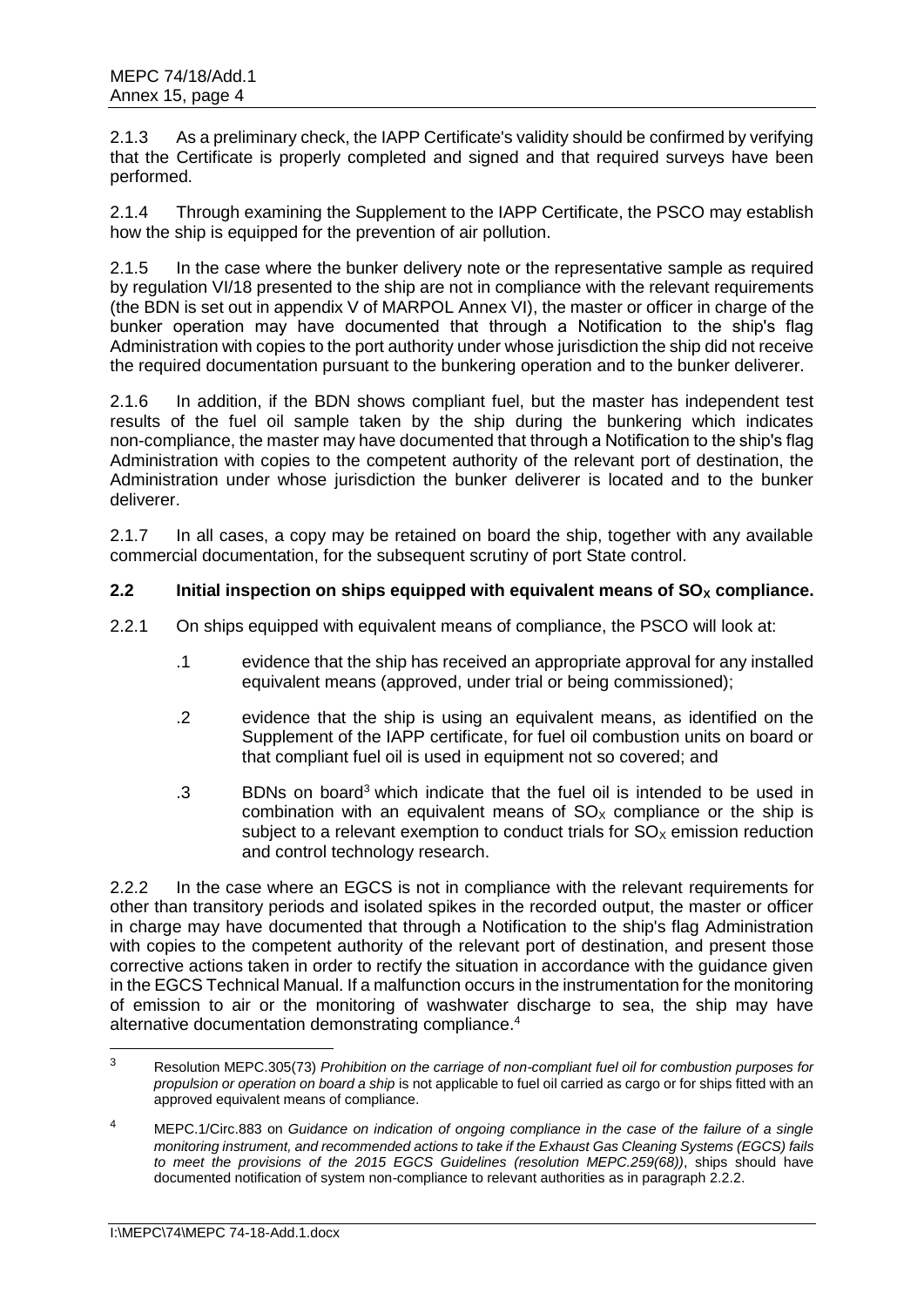## **2.3 Initial inspection within an ECA**

2.3.1 When a ship is inspected in a port in an ECA designated for  $SO_\chi$  emission control, the PSCO should look at:

- .1 evidence of fuel oil delivered to and used on board with a sulphur content of not more than 0.10% m/m through the BDNs and appropriate onboard records including records of bunkering operations as set out in the Oil Record Book Part 1 (regulation VI/18.5 and VI/14.4); and
- .2 for those ships using separate fuel oils for compliance with regulation VI/14, evidence of a written procedure (in a working language or languages understood by the crew) and records of changeover to fuel oil with a sulphur content of not more than 0.10% m/m before entering the ECA such that compliant fuel was being used while sailing in the entire ECA as required in regulation VI/14.6.

2.3.2 When a ship to which regulation VI/13.5.1 applies for a particular  $NO_\chi$  Tier III emission control area is inspected in a port in that area, the PSCO should look at:

- .1 the records in respect of the tier and on/off status, together with any changes to that status while within that  $NO<sub>x</sub>$  Tier III emission control area, which are to be logged as required by regulation VI/13.5.3 in respect of an installed marine diesel engine certified to both Tier II and Tier III or which is certified to Tier II only<sup>5</sup>; and
- .2 the status of an installed marine diesel engine which is certified to both Tier II and Tier III showing that that engine was operating in its Tier III condition on entry into that  $N_{\text{O}_X}$  Tier III emission control area and that status was maintained at all times while that marine diesel engine was in operation within that area; or
- .3 the records related to the conditions associated with an exemption granted under regulation VI/13.5.4 have been logged as required by that exemption and that the terms and duration of that exemption have been complied with as required.

## **2.4 Initial inspection outside an ECA or first port after transiting an ECA**

2.4.1 When a ship is inspected in a port outside ECA the PSCO will look to the same documentation and evidence as during inspections in ports inside the ECA. The PSCO should in particular look at:

.1 evidence that the sulphur content of the fuel oil is in accordance with regulation VI/14.1<sup>6</sup> through the BDNs and appropriate onboard records including records of bunkering operations as set out in the Oil Record Book Part 1 (regulation VI/18.5 and VI/14.4); and

 $\overline{a}$ 

<sup>5</sup> Unified Interpretation to regulation 13.5.3 set out in MEPC.1/Circ.795/Rev.4.

<sup>6</sup> Resolution MEPC.305(73) *Prohibition on the carriage of non-compliant fuel oil for combustion purposes for propulsion or operation on board a ship* is not applicable to fuel oil carried as cargo or for ships fitted with an approved equivalent means of compliance.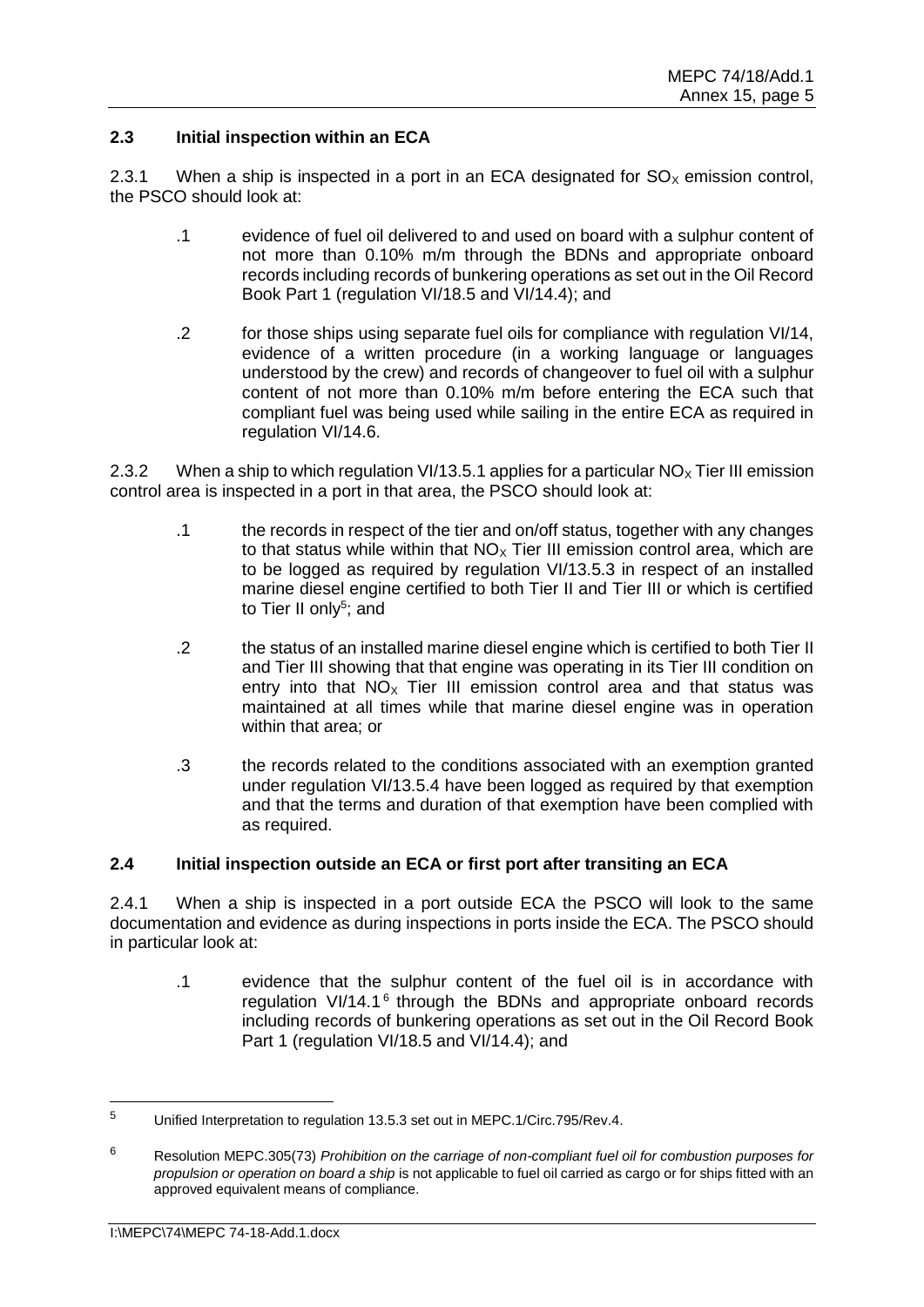.2 evidence of a written procedure (in a working language or languages understood by the crew) and records of changeover from fuel oil with a sulphur content of not more than 0.10% m/m after leaving the ECA such that compliant fuel was being used while sailing in the in the entire ECA.

2.4.2 When a ship to which regulation VI/13.5.1 applies for a particular  $NO_x$  Tier III emission control area is inspected in a port outside that area, the PSCO should look at the records required by 2.3.2.1 and 2.3.2.2 or 2.3.2.3 to ensure that the relevant requirements were complied with for the whole period of time the ship was operating in that area.

# **2.5 Outcome of initial inspection**

2.5.1 If the certificates and documents are valid and appropriate and, after an inspection of the ship to check that the overall condition of the ship meets generally accepted international rules and standards, the PSCO's general impressions and observations on board confirm a good standard of maintenance, the inspection should be considered satisfactorily concluded.

2.5.2 If, however, the PSCO's general impressions or observations on board give clear grounds (see paragraph 2.5.3) for believing that the condition of the ship or its equipment do not correspond substantially with the particulars of the certificates or the documents, the PSCO should proceed to a more detailed inspection.

- 2.5.3 "Clear grounds" to conduct a more detailed inspection include:
	- .1 evidence that certificates required by the Annex are missing or clearly invalid;
	- .2 evidence that documents required by the Annex are missing or clearly invalid;
	- .3 the absence or malfunctioning of equipment or arrangements specified in the certificates or documents;
	- .4 the presence of equipment or arrangements not specified in the certificates or documents;
	- .5 evidence from the PSCO's general impressions or observations that serious deficiencies exist in the equipment or arrangements specified in the certificates or documents;
	- .6 information or evidence that the master or crew are not familiar with essential shipboard operations relating to the prevention of air pollution, or that such operations have not been carried out;
	- .7 evidence of inconsistency between information in the bunker delivery note and paragraph 2.3 of the Supplement to the IAPP certificate;
	- .8 evidence that an equivalent means has not been used as required; or
	- .9 evidence, for example by fuel calculators, that the quantity of bunkered compliant fuel oil is inconsistent with the ship's voyage plan; and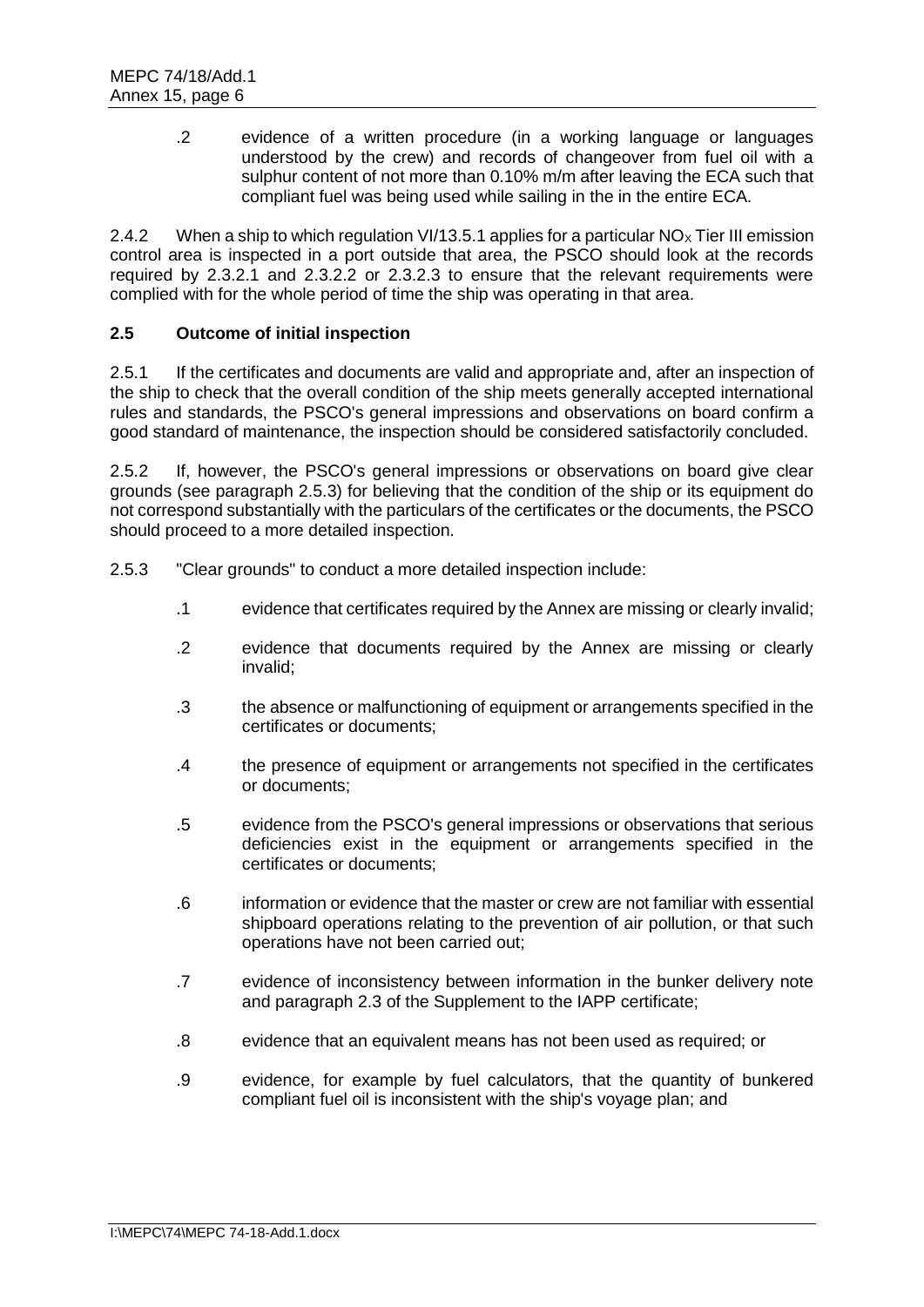- .10 receipt of a report or complaint containing information that the ship appears to be non-compliant including but not limited to information from remote sensing surveillance of  $SO<sub>x</sub>$  emissions or portable fuel oil sulphur content measurement devices indicating that a ship appears to use non-compliant fuel while in operation/underway;
- .11 evidence that the tier and/or on/off status of applicable installed marine diesel engines has not been maintained correctly or as required;
- .12 receipt of a report or complaint containing information that one or more of the installed marine diesel engines has not been operated in accordance with the provisions of the respective Technical File or the requirements relevant to a particular  $NO<sub>x</sub>$  Tier III emission control area; and
- .13 receipt of a report or complaint containing information that the conditions attached to an exemption granted under regulation VI/13.5.4 have not been complied with.

## **2.6 More detailed inspections**

- 2.6.1 The PSCO should verify that:
	- .1 there are effectively implemented maintenance procedures for the equipment containing ozone-depleting substances; and
	- .2 there are no deliberate emissions of ozone-depleting substances.

2.6.2 In order to verify that each installed marine diesel engine with a power output of more than 130 kW is approved by the Administration in accordance with the  $NO<sub>X</sub>$  Technical Code and maintained appropriately, the PSCO should pay particular attention to the following:

- .1 examine such marine diesel engines to be consistent with the EIAPP Certificate and its Supplement, Technical File and, if applicable, Record Book of Engine Parameters or Onboard Monitoring Manual and related data;
- .2 examine marine diesel engines specified in the Technical Files to verify that no unapproved modifications, which may affect  $NO<sub>x</sub>$  emission, have been made to the marine diesel engines;
- .3 in the case of an installed marine diesel engine certified to Tier III that the required records, if applicable, in accordance with regulation VI/13.5.3 or in the Technical File, including those required by 2.3.6 of the  $NO<sub>x</sub>$  Technical Code, have been maintained as necessary and that the marine diesel engine, including any  $NO<sub>x</sub>$  control device and associated ancillary systems and equipment, including, where fitted, bypass arrangements, is maintained in accordance with the associated Technical File and is in good order;
- .4 if applicable, examine whether the conditions attached to an exemption granted under regulation VI/13.5.4 have been complied with as required;
- .5 examine marine diesel engines with a power output of more than 5,000 kW and a per cylinder displacement at or above 90 litres installed on a ship constructed on or after 1 January 1990 but prior to 1 January 2000 to verify that they are certified, if so required, in accordance with regulation VI/13.7;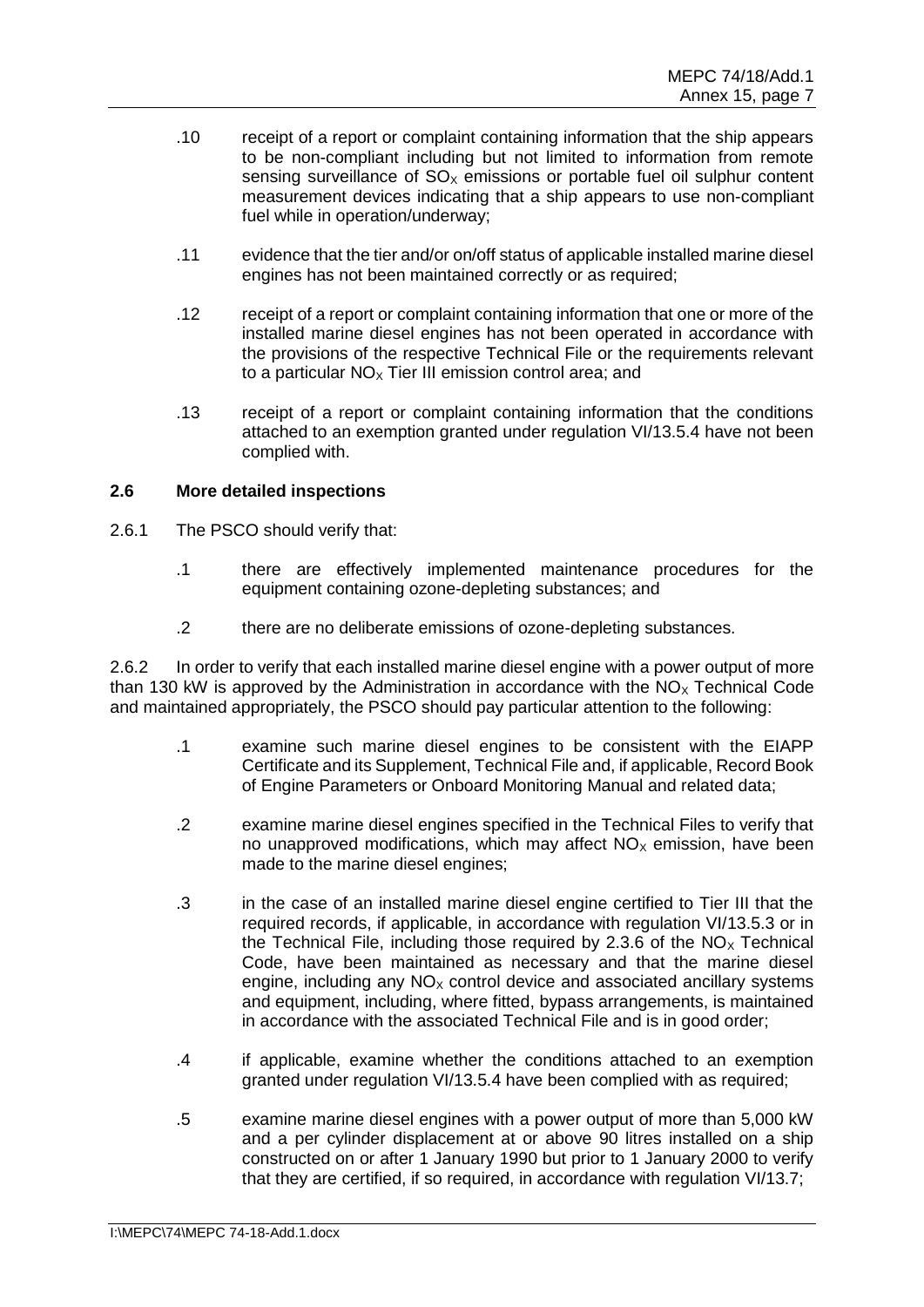- .6 in the case of ships constructed before 1 January 2000, verify that any marine diesel engine which has been subject to a major conversion, as defined in regulation VI/13, has been approved by the Administration; and
- .7 emergency marine diesel engines intended to be used solely in case of emergency are still in use for this purpose.

2.6.3 The PSCO should check and verify whether fuel oil complies with the provisions of regulation VI/14 taking into account appendix VI<sup>7</sup> of this Annex.

2.6.4 The PSCO should pay attention to the record required in regulation VI/14.6 in order to identify the sulphur content of fuel oil used by the ship depending on the area of trade, or that other equivalent approved means have been applied as required. The fuel oil consumed in and outside the ECA, and that there is enough fuel in compliance with regulation VI/14 to reach the next port destination.

2.6.5 Where EGCS is used, the PSCO should check that it has been installed and operated, together with its monitoring systems, in accordance with the associated approved documentation according to the survey procedures as established in the OMM.

2.6.6 If the ship is equipped with an EGCS as an equivalent means of  $SO<sub>x</sub>$  compliance, the PSCO should verify that the system is properly functioning, is in operation, there are continuous-monitoring systems with tamper-proof data recording and processing devices, $8$  if applicable and the records demonstrate the necessary compliance when set against the limits given in the approved documentation and applies to relevant fuel combustion units on board. Checking can include but is not limited to: emissions ratio, pH, PAH, turbidity readings as limit values given in ETM-A or ETM-B and operation parameters as listed in the system documentation.

2.6.7 If the ship is a tanker, as defined in regulation VI/2.21, the PSCO should verify that the vapour collection system approved by the Administration, taking into account MSC/Circ.585, is installed, if required under regulation VI/15.

2.6.8 If the ship is a tanker carrying crude oil, the PSCO should verify that there is on board an approved VOC Management Plan.

2.6.9 The PSCO should verify that prohibited materials are not incinerated.

2.6.10 The PSCO should verify that shipboard incineration of sewage sludge or sludge oil in boilers or marine power plants is not undertaken while the ship is inside ports, harbours or estuaries (regulation VI/16.4).

2.6.11 The PSCO should verify that the shipboard incinerator, if required by regulation VI/16.6.1, is approved by the Administration. For these units, it should be verified that the incinerator is properly maintained, therefore the PSCO should examine whether:

.1 the shipboard incinerator is consistent with the certificate of shipboard incinerator;

<sup>7</sup> Amendments to MARPOL VI, Appendix VI, *Verification procedures for a MARPOL Annex VI fuel oil sample (regulation 18.8.2 or regulation 14.8)*, expected to be adopted in Spring 2020 and set out in annex 13 to document MEPC 74/18/Add.1.

<sup>&</sup>lt;sup>8</sup> Equivalent emission values for emission abatement methods are 4.3 and 21.7 SO2 (ppm)/CO2 (% v/v) for marine fuels with a sulphur content of 0.10 and 0.50 (% m/m) respectively.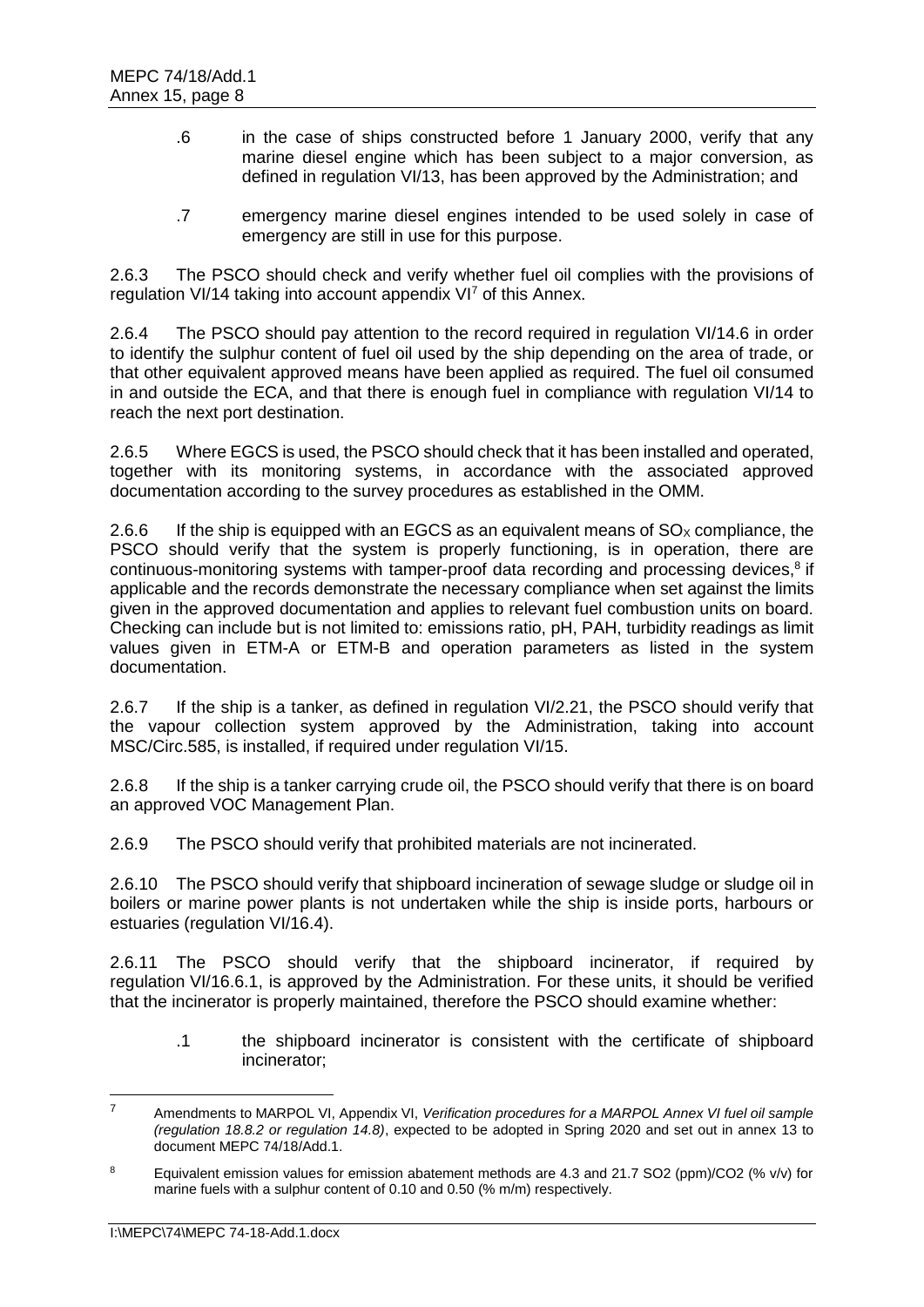- .2 the operational manual, in order to operate the shipboard incinerator within the limits provided in appendix IV to the Annex, is provided; and
- .3 the combustion chamber flue gas outlet temperature is monitored at all times the unit is in operation (regulation VI/16.9).

2.6.12 If there are clear grounds as defined in paragraph 2.5.3, the PSCO may examine operational procedures by confirming that:

- .1 the master or crew are familiar with the procedures to prevent emissions of ozone-depleting substances;
- .2 the master or crew are familiar with the proper operation and maintenance of marine diesel engines, in accordance with their Technical Files or Approved Method file, as applicable, and with due regard for Emission Control Areas for  $NO<sub>x</sub>$  control;
- .3 the master or crew are familiar with fuel oil bunkering procedures in connection to the respective bunker delivery notes and onboard records including the Oil Record Book Part 1 (regulation VI/18.5 and VI/14.4) and retained samples as required by regulation VI/18;
- .4 the master or crew are familiar with the correct operation of an EGCS or other equivalent means on board together with any applicable monitoring and recording, and record keeping requirements;
- .5 the master or crew are familiar and have undertaken the necessary fuel oil changeover procedures, or equivalent, associated with demonstrating compliance within an Emission Control Area;
- .6 the master or crew are familiar with the garbage screening procedure to ensure that prohibited garbage is not incinerated;
- .7 the master or crew are familiar with the operation of the shipboard incinerator, as required by regulation VI/16.6, within the limits provided in appendix IV to the Annex, in accordance with its operational manual;
- .8 the master or crew are familiar with the regulation of emissions of VOCs, when the ship is in ports or terminals under the jurisdiction of a Party to the 1997 Protocol to MARPOL 73/78 in which VOCs emissions are to be regulated, and are familiar with the proper operation of a vapour collection system approved by the Administration (in case the ship is a tanker as defined in regulation VI/2.21); and
- .9 the master or crew are familiar with the application of the VOC Management Plan, if applicable.

# **2.7 Detainable deficiencies**

2.7.1 In exercising his/her functions, the PSCO should use professional judgment to determine whether to detain the ship until any noted deficiencies are corrected or to allow it to sail with certain deficiencies which do not pose an unreasonable threat of harm under the scope of the Annex provided they will be timely addressed. In doing this, the PSCO should be guided by the principle that the requirements contained in the Annex, with respect to the construction, equipment and operation of the ship, are essential for the protection of the marine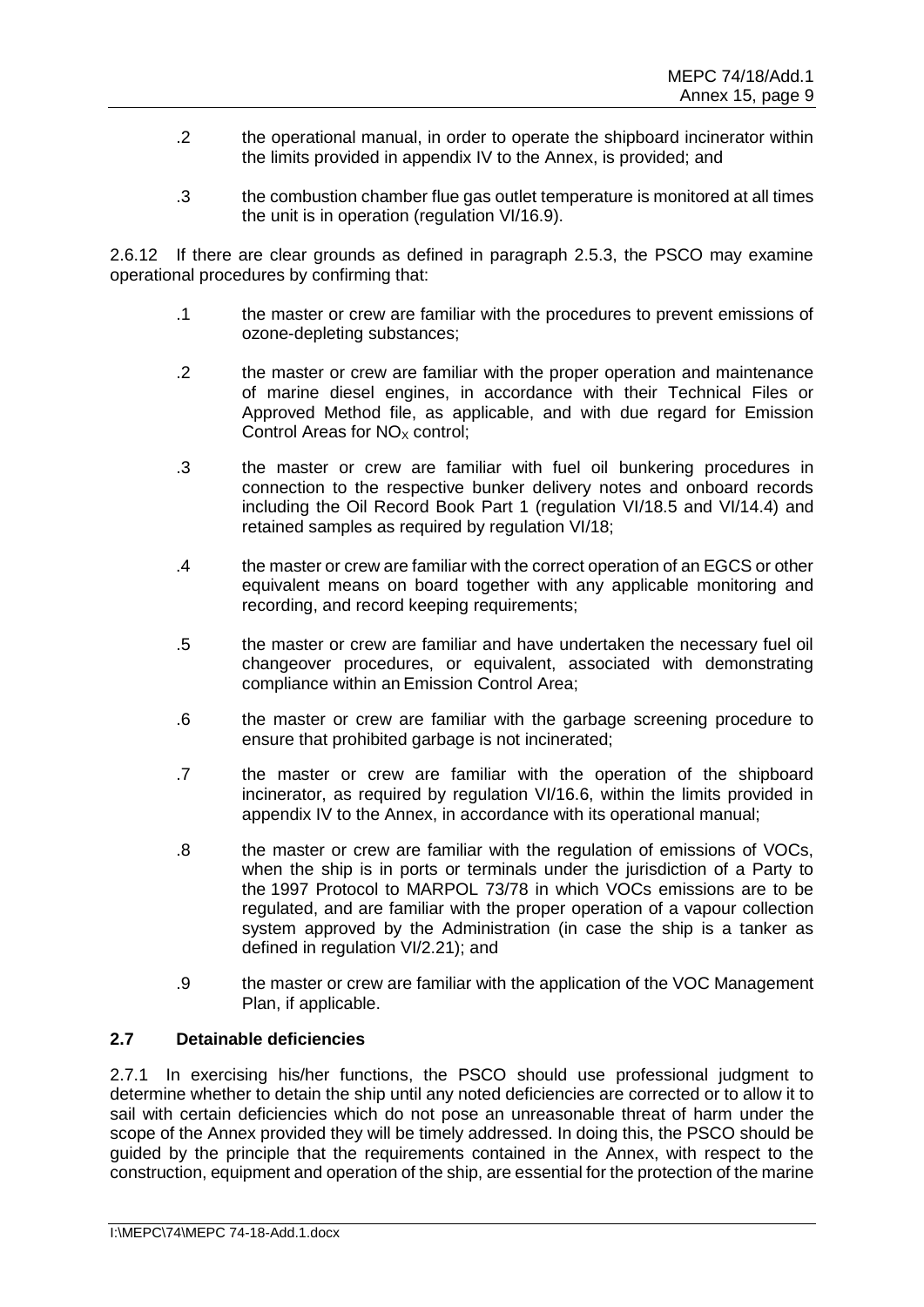environment, the navigational safety or the human health and that departure from these requirements could constitute an unreasonable threat of harm to the mentioned protection aspects and should be avoided.

2.7.2 In order to assist the PSCO in the use of these Guidelines, there follows a list of deficiencies, which are considered, taking into account the provisions of regulation VI/3, to be of such a serious nature that they may warrant the detention of the ship involved:

- .1 absence of valid IAPP Certificate, EIAPP Certificates or Technical Files, if applicable;
- .2 a marine diesel engine, with a power output of more than 130 kW, which is installed on board a ship constructed on or after 1 January 2000, or a marine diesel engine having undergone a major conversion on or after 1 January 2000, which does not conform to its Technical File, or where the required records have not been maintained as necessary or where it has not met the applicable requirements of the particular  $NO<sub>x</sub>$  Tier III emission control area in which it is operating;
- .3 a marine diesel engine, with a power output of more than 5,000 kW and a per cylinder displacement at or above 90 litres, which is installed on board a ship constructed on or after 1 January 1990 but prior to 1 January 2000, and an approved method for that engine has been certified by an Administration and was commercially available, for which an approved method is not installed after the first renewal survey specified in regulation VI/13.7.2;
- .4 on ships not equipped with equivalent means of  $SO<sub>x</sub>$  compliance, based on the methodology of sample analysis in accordance with appendix  $VI<sup>9</sup>$  of MARPOL Annex VI, the sulphur content of any fuel oil being used or carried for use on board exceeds the applicable limit required by regulation VI/14. If the master claims that it was not possible to bunker compliant fuel oil, the PSCO should take into account the provisions of regulation VI/18.2 (see the appendix).
- .5 on ships equipped with equivalent means of  $SO<sub>x</sub>$  compliance, absence of an appropriate approval for the equivalent means, which applies to relevant fuel combustion units on board. With regard to combustion units not connected to an EGCS, the sulphur content of any fuel oil being used on these combustion units exceeds the limits stipulated in regulation VI/14, taking into account the provisions of regulation VI/18.2 (see the appendix).
- .6 non-compliance with the relevant requirements while operating within an Emission Control Area for  $SO<sub>X</sub>$  and particulate matter control;
- .7 an incinerator installed on board the ship on or after 1 January 2000 does not comply with requirements contained in appendix IV to the Annex, or the standard specifications for shipboard incinerators developed by the Organization (resolutions MEPC.76(40) and MEPC.244(66)); and

 $\alpha$ Amendments to MARPOL VI, appendix VI, Verification procedures for a MARPOL Annex VI fuel oil sample (regulation 18.8.2 or regulation 14.8), expected to be adopted in Spring 2020 and set out in annex13 to document MEPC 74/18/Add.1.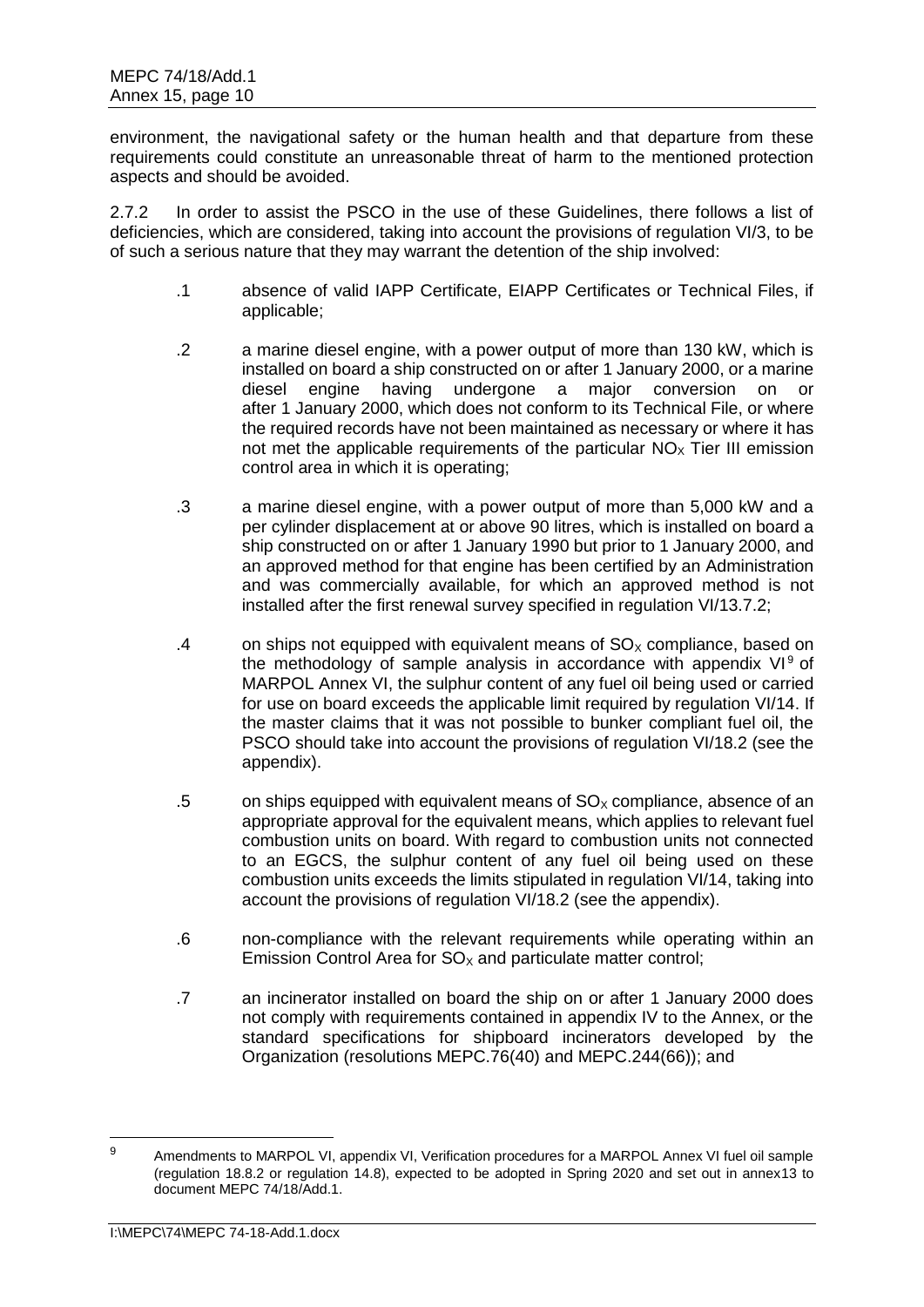.8 the master or crew are not familiar with essential procedures regarding the operation of air pollution prevention equipment as defined in paragraph 2.5.12 above.

## **Chapter 3 INSPECTIONS OF SHIPS OF NON-PARTIES TO THE ANNEX AND OTHER SHIPS NOT REQUIRED TO CARRY THE IAPP CERTIFICATE**

3.1 As this category of ships is not provided with the IAPP Certificate, the PSCO should judge whether the condition of the ship and its equipment satisfies the requirements set out in the Annex. In this respect, the PSCO should take into account that, in accordance with article 5(4) of the MARPOL Convention, no more favourable treatment is to be given to ships of non-Parties.

3.2 In all other respects the PSCO should be guided by the procedures for ships referred to in chapter 2 and should be satisfied that the ship and crew do not present a danger to those on board or an unreasonable threat of harm to the marine environment.

3.3 If the ship has a form of certification other than the IAPP Certificate, the PSCO may take such documentation into account in the evaluation of the ship.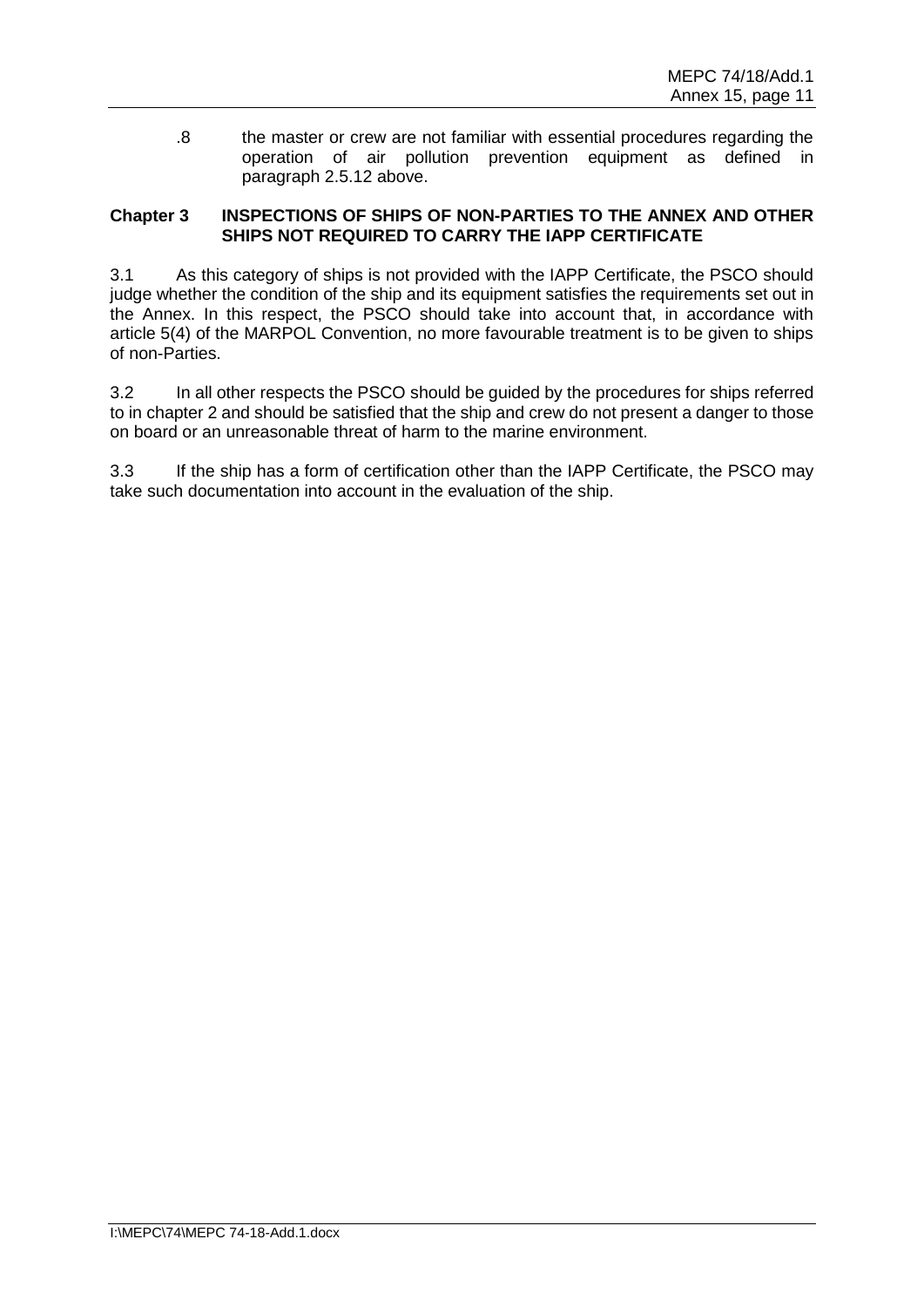## APPENDIX

### **NON-AVAILABILITY OF COMPLIANT FUEL OIL CLAIMED**

In case non-availability of compliant fuel oil is claimed the master/owner must present a record of actions taken to attempt to bunker compliant fuel oil and provide evidence:

- .1 of attempts to purchase compliant fuel oil in accordance with its voyage plan;
- .2 if the fuel oil was not made available where expected, that attempts were made to locate alternative sources for such fuel oil; and
- .3 that despite best efforts to obtain compliant fuel oil no such fuel oil was made available for purchase.

Best efforts to procure compliant fuel oil include, but are not limited to, investigating alternative sources of fuel oil prior to commencing the voyage or en route.

The ship should not be required to deviate from its intended voyage or to unduly delay the voyage in order to achieve compliance.

If the ship provides the information, as above, the port State should take into account all relevant circumstances and the evidence presented to determine the appropriate action to take, including not taking control measures.

The master/owner may provide evidence as below to support their claim (not exhaustive):

- .1 a copy (or description) of the ship's voyage plan, including the ship's port of origin and port of destination;
- .2 the time the ship first received notice it would be conducting a voyage involving transit/arrival in the port and the ship's location when it first received such notice;
- .3 a description of the actions taken to attempt to achieve compliance, including a description of all attempts that were made to locate alternative sources of compliant fuel oil, and a description of the reason why compliant fuel was not available (e.g. compliant fuel oil was not available at ports on the "intended voyage", fuel oil supply disruptions at port, etc.);
- .4 the cost of compliant fuel is not considered to be a valid basis for claiming non-availability of fuel;
- .5 include names and addresses of the fuel oil suppliers contacted and the dates on which contact was made;
- .6 in cases of fuel oil supply disruption, the name of the port at which the ship was scheduled to receive compliant fuel oil and the name of the fuel supplier that is reporting the non-availability of compliant fuel oil;
- .7 the availability of compliant fuel oil at the next port-of-call and plans to obtain that fuel oil; and